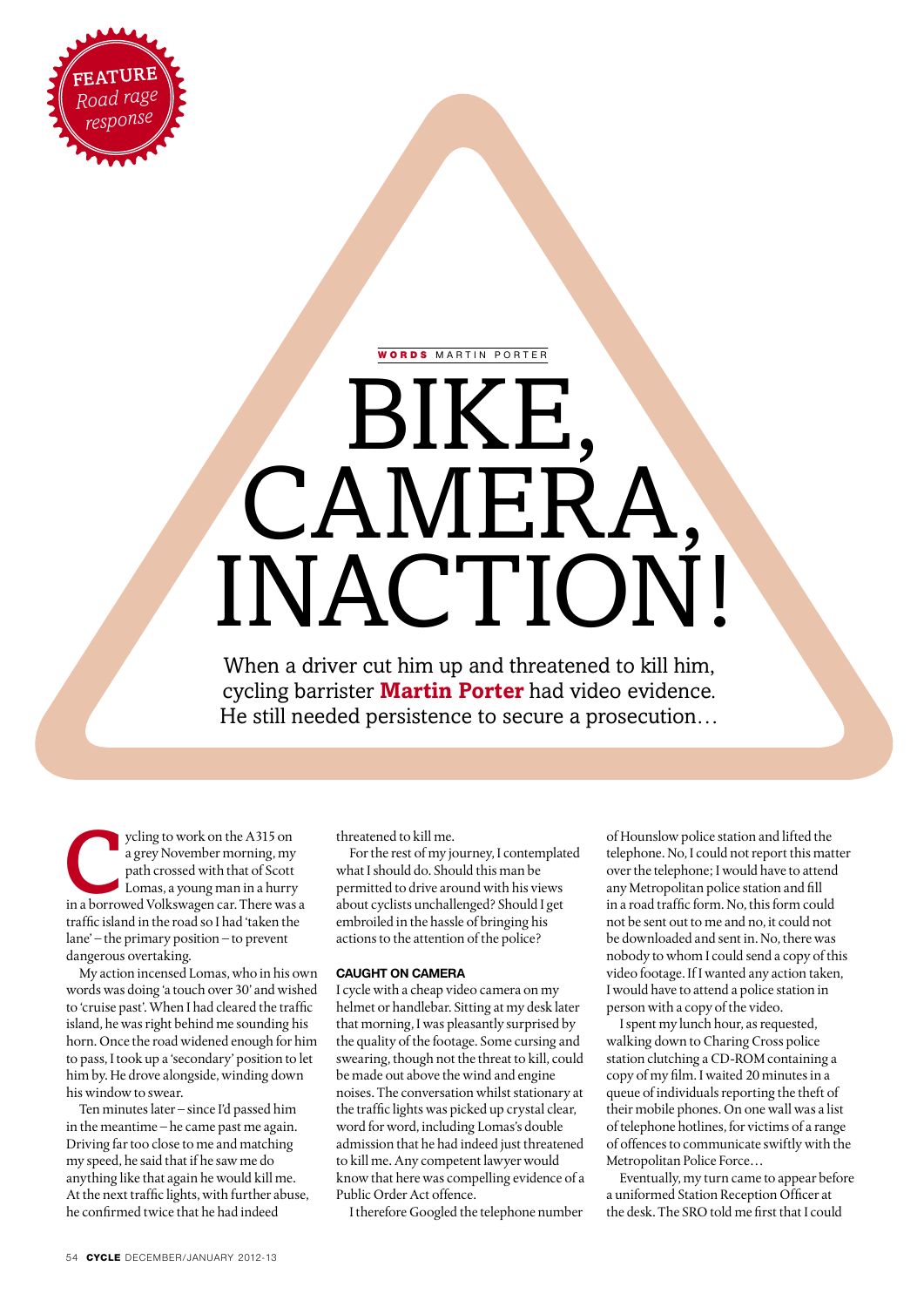

**2**

not have a form as there had not been a collision. I told him I was there at the request of somebody else in the Metropolitan Police and had compelling evidence of a crime in the form of a video.

'Are you a licensed to take copies of videos?' he asked. 'No, well then I am afraid we cannot use that video. If we were to use that in Court, it would be thrown out'.

I persevered and he went away to consult a sergeant. Twenty minutes later he came back, saying he would record the details as a public order offence. He took my details and recorded my answers in his computer. The questions included, bizarrely, whether I was wearing lycra, and whether I was riding along the yellow line at the extreme edge of the road. (When I said no and explained why, his reluctance to accept my crime report appeared to go up a notch further.)

Before I left the police station, I again offered my CD. No, he would not accept that and no, it could not be passed on to Hounslow who were to investigate. If they took it any further, they would require my camera for about three weeks.

**3**

I was given a reference number and told that if I had any further queries I was to revisit a police station with this nine-digit number. No, I could not telephone or email.

#### **'Insufficient evidence'**

Four days later, I was contacted by a police constable at Chiswick Police Station. I attempted to email him my video without success and so sent him the CD-ROM that I had previously taken to Charing Cross. The constable asked if I would be happy for him to deal with this by issuing a fixed-penalty notice. I agreed, if the driver were repentant and had not done something similar previously. We swapped email addresses and, to give credit where it is due, the constable had at least provided me with a convenient means of communication.

The communications I received from the constable, however, were not promising. It had been decided that there was 'insufficient evidence' for a prosecution. When I queried this bizarre dismissal of my compelling evidence, I was told by the constable that it was not a police decision but that of the CPS.

A story then appeared in the local and national press of my lambasting of the CPS, whilst I got on with writing a letter of complaint to the Crown Prosecutor at Hounslow. I received no response to this but the police later told me that a Crown Prosecutor had reviewed the file and again decided there was 'insufficient evidence'.

My next letter was to the Director of Public Prosecutions, which resulted in the Crown Prosecutor looking at it again and asking the constable to investigate and report back. At long last, the constable took a statement from me (which included my information that I had retained the original film footage); he identified the driver as Scott Lomas; and he interviewed him. Lomas told a pack of lies, including an assertion that I had used abusive language towards him which I had edited out of the film.